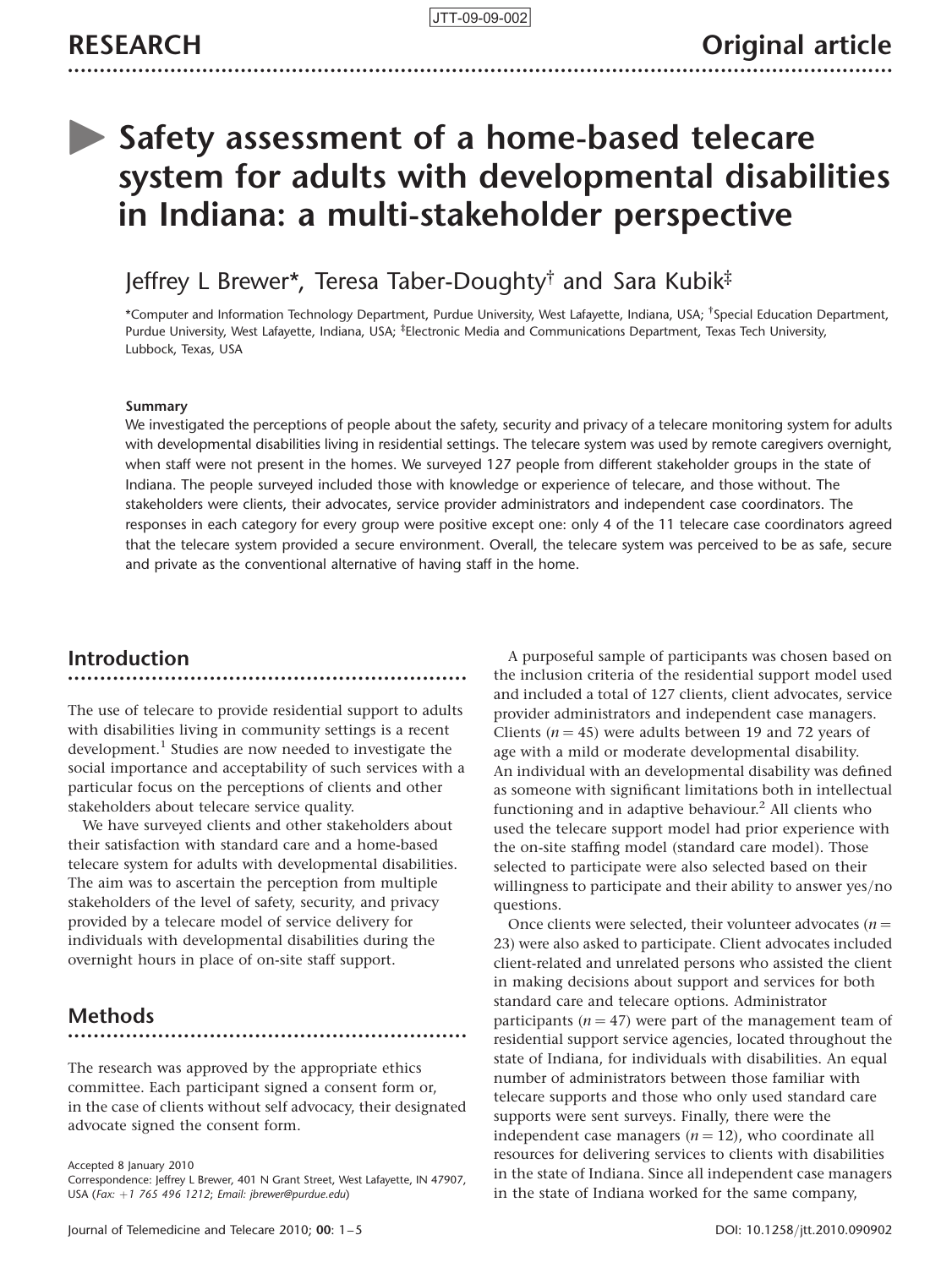#### J L Brewer et al. Perspectives of telecare

surveys were sent to this company's central location and then distributed.

### Telecare system

The telecare system implemented in each client's home (Rest Assured, LLC) was not the same at all sites but comprised some or all of the following components: a broadband connection to the Internet using either cable or a digital subscriber line (DSL), a camera with pan, tilt, zoom capabilities, voice over IP (VOIP) communications between the client and the remote care provider, a carbon monoxide sensor, smoke detection sensors, temperature sensor, door and window break sensors, and motion detection sensors. The motion sensors were used to alert remote caregivers when there was activity in the residence that might need their direct attention. If the sensors detected movement, the remote caregiver's computer display would change the screen image from small to full screen. This was helpful because at night the remote caregivers were viewing up to 32 different camera feeds from multiple sites.

# Procedures

Following receipt of informed consent, participants other than the clients were asked to complete and return a written survey by mail. The clients were interviewed after obtaining consent.

#### Written survey

Survey packets containing a cover letter describing the research, a consent form and a survey were given to the three different service providers that serviced both telecare and standard care clients. The service providers were responsible for selecting the rest of the stakeholder groups and for distributing the survey packets. The client advocates, administrators and independent case managers then completed the anonymous survey and returned it by mail. Each participant answered items designed to measure the safety, security, and privacy of the standard care system or of the telecare system. Individuals familiar with or using telecare answered items assessing the telecare system. The standard care groups only answered items assessing the standard care system.

#### Client interview

Once signed consent or assent for participation was received for each client, surveys were conducted in each client's home with just the interviewer and client present. The interviews lasted 7–15 min, depending on the length of each answer and the concentration level of the client. At the onset, clients were presented with three index cards representing the three possible answers to interview questions ('yes', 'no' and "I don't know") along with pictorial representations in the form of a smiling, neutral or frowning face for each answer. Clients were provided with at least one baseline question such as 'Are you wearing a blue

shirt today?' and encouraged to either point to the index card that represented the answer or to respond verbally. If the client was able to answer correctly, the interviewer then concluded that he or she was capable of accurately answering survey questions and began the survey. Throughout the survey, the index cards remained visible to the client. If he or she hesitated in providing an answer to a survey question, the interviewer restated the question and prompted the client to point to the index card that represented their answer. If the client did not respond to a question, no response was recorded.

## Instrumentation

The original surveys were generated in several steps. Based on a literature review,  $1,3-1$  we identified the most important aspects of client support services and then grouped them into three categories: safety, security and privacy. We also reviewed assessment instruments used in other telecare research. $9,10$  Specific questions were then created by a panel of experts with knowledge of quality assurance, assessment and developmental disabilities, to assess a participant's perception of how well the respective service model satisfied each of the three categories. Some of the questions are provided in Table 1.

#### Written surveys

Survey instruments consisted of a series of questions designed to gauge the perception of client safety, security and privacy based on the residential support services for which respondents were familiar. For the administrators, independent case managers and advocates, items were closed-format with 5-point Likert-type responses ranging from 'strongly disagree' to 'strongly agree'. Participants were asked to circle the response with which they most agreed based on the survey question. The surveys also contained open-ended questions in each area (safety, security and privacy) to allow for comments and suggestions.

Common items for both the standard care and telecare groups included questions about response time in cases of

## Table 1 Sample survey questions

| Client telecare             | Someone on the camera will watch and tell me if I<br>need to be careful.                                                                          |
|-----------------------------|---------------------------------------------------------------------------------------------------------------------------------------------------|
| Client standard care        | In my home, someone will tell me if I need to be<br>careful.                                                                                      |
| Independent case manager    | The on-site staff services delivery helps enhance                                                                                                 |
| telecare                    | the safety of the clients.                                                                                                                        |
| Independent case manager    | The telecare system helps enhance the safety of                                                                                                   |
| standard care               | the clients.                                                                                                                                      |
| Service provider - telecare | The telecare system provides equal or greater<br>privacy to the clients than the traditional<br>current on-site staffing services delivery model. |
| Service provider - standard | The current method of on-site staff delivery                                                                                                      |
| care                        | provides client privacy.                                                                                                                          |
| Volunteer advocate -        | I feel that someone will immediately help the                                                                                                     |
| telecare                    | client if there is an emergency.                                                                                                                  |
| Volunteer advocate -        | I feel that on-site staff will immediately help the                                                                                               |
| standard care               | client if there is an emergency.                                                                                                                  |
|                             |                                                                                                                                                   |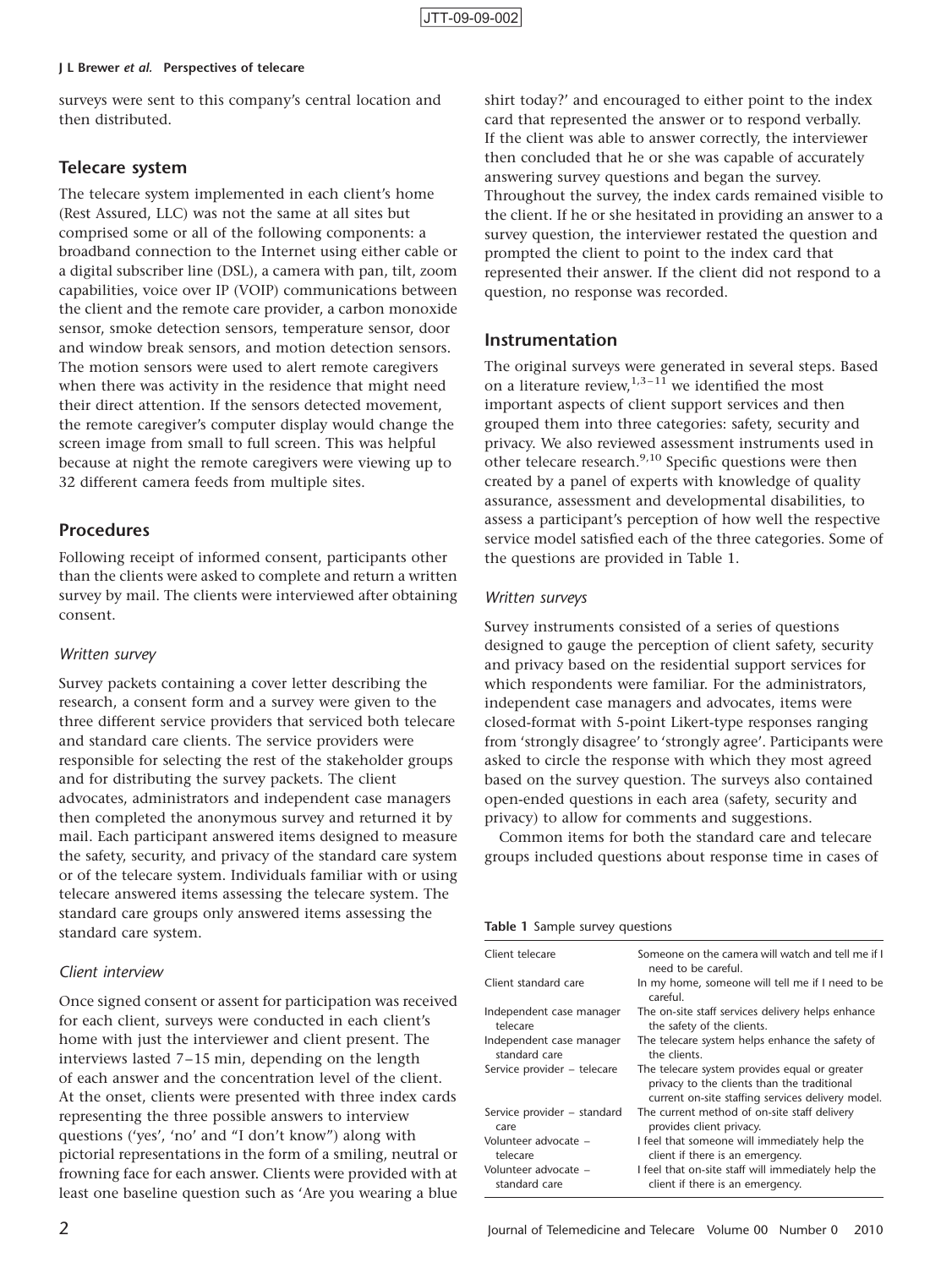emergencies (e.g. 'I feel that in-home direct care staff will immediately help the client if there is an emergency' or 'The remote caregiver will call 911 if the client has an emergency'), for protecting client data (e.g. 'It is my understanding that the information collected by on-site direct care staff is protected against abuse' or 'It is my understanding that the data collected by the telecare system can only be accessed by authorized individuals'), for enhancing client safety (i.e. 'The on-site staff services delivery helps enhance the safety of the clients' or 'The telecare system helps enhance the safety of the clients'), and for privacy (i.e. 'I feel that the client has appropriate privacy in his or her home'). For the telecare groups only, additional items targeted preventing abuse of clients by staff (i.e. 'I feel that there will be less chance of in-house caregiver or support person abuse with the telecare system in place than without it'), additional benefits (i.e. 'I feel that the client is safer with the video monitoring in place than without it'), and comparisons of telecare and traditional on-site support (i.e. 'The telecare system provides at least the same or better support for the direct care staff compared to the traditional current on-site staffing services delivery model').

#### Client surveys

The standard care instrument consisted of eight demographic questions, 18 questions allowing for 'yes', 'no' or "I don't know" responses and two open-ended questions. The telecare instrument consisted of nine demographic questions, 23 questions allowing for 'yes', 'no' or "I don't know" responses and three open-ended questions. The clients could either verbally answer a question or point to an index card with a pictorial representation of the answers consisting of smiling, neutral, or frowning faces and the printed text.

Client items also focused on emergency and privacy issues. In addition, clients were asked questions about their caregivers (i.e. 'My in-house caregiver or support person is nice to me' or 'The person on the camera is nice to me') and about the amount of safety they felt in their homes (i.e. 'I feel the in-house caregiver will protect me when I am at home' or 'I feel safe knowing that the person on the camera is watching me').

# Results

# ..............................................................

According to the service providers, 64 packets were either mailed or hand-delivered to the stakeholders from June

#### J L Brewer et al. Perspectives of telecare

until September 2008. Thirty-two packets were mailed to the standard care stakeholders and 32 packets mailed to the telecare stakeholders. Surveys were returned from nine standard care and 14 telecare client advocates, 17 standard care and 30 telecare administrators, and one standard care and 11 telecare independent case managers. Because of the low response rate from the standard care independent case managers, this group was dropped from the overall analysis. In total, 27 telecare clients and 18 standard care clients were interviewed during the period June to August 2008.

The number of participants who either agreed or strongly agreed (or in the case of the clients, answered 'yes') to the various safety, security and privacy items was tabulated, and converted to percentage scores. These scores were then ranked.

The overall responses in each category for every group were positive except one, see Table 2. The results for privacy were fairly even except for the service providers who felt more strongly that the telecare system provided more privacy. The results for security were also fairly balanced except the responses from the telecare case coordinators: only 4 of 11 agreed that the telecare system provided a secure environment. This may have been due to a lack of training and awareness because they were the group most removed from the day-to-day living of the clients. The results for safety showed no significant differences, i.e. the independent case coordinators perceived telecare to be secure, but not as safe, as standard care.

Both the standard care and telecare groups provided numerous comments about the two models of caregiving. One perceived difference between the two systems was that the telecare system was more of a one-way system that provided safety whereas the standard care system, which had staff on-site, was a two-way system that provided more interaction with the client and companionship. One standard care client stated that he missed the staff when they were not there. Similarly, a volunteer advocate discussed the benefit of having on-site staff for the client with 'She is a very special person; she thrives on the one-to-one conversation with the staff. She has someone she can relay her feelings to.' The clients that had the telecare system in their homes acknowledged that the people on the camera 'watched everything', and this often produced negative associations. One telecare client stated, 'they follow me, I don't like people watching me.' Another client offered a possible solution to the negative, distant experience when he stated that he would like to 'see their faces when they talk.'

Another perceived difference between the two models of caregiving was the differences in achieving the goals of

|  |  |  |  |  | <b>Table 2</b> Stakeholders' perceptions. The values shown are the percentage of each group who agreed with the belief. T = telecare: S = standard care |
|--|--|--|--|--|---------------------------------------------------------------------------------------------------------------------------------------------------------|
|--|--|--|--|--|---------------------------------------------------------------------------------------------------------------------------------------------------------|

|               |             | <b>Administrators</b> |             | <b>Volunteers</b> |             | Coordinators |             | <b>Clients</b> |  |
|---------------|-------------|-----------------------|-------------|-------------------|-------------|--------------|-------------|----------------|--|
| <b>Belief</b> | $T(n = 30)$ | $S(n = 17)$           | $T(n = 14)$ | $S(n = 9)$        | $T(n = 11)$ | $S(n = 1)$   | $T(n = 27)$ | $S(n = 18)$    |  |
| Private       | 88          | 65                    | 82          |                   | 82          | N/A          | 93          | 91             |  |
| Secure        | 90          | 82                    | 78          | 100               | 91          | N/A          | 93          | 92             |  |
| Safe          | 80          | 84                    | 78          | 92                | 36          | N/A          | 98          | 93             |  |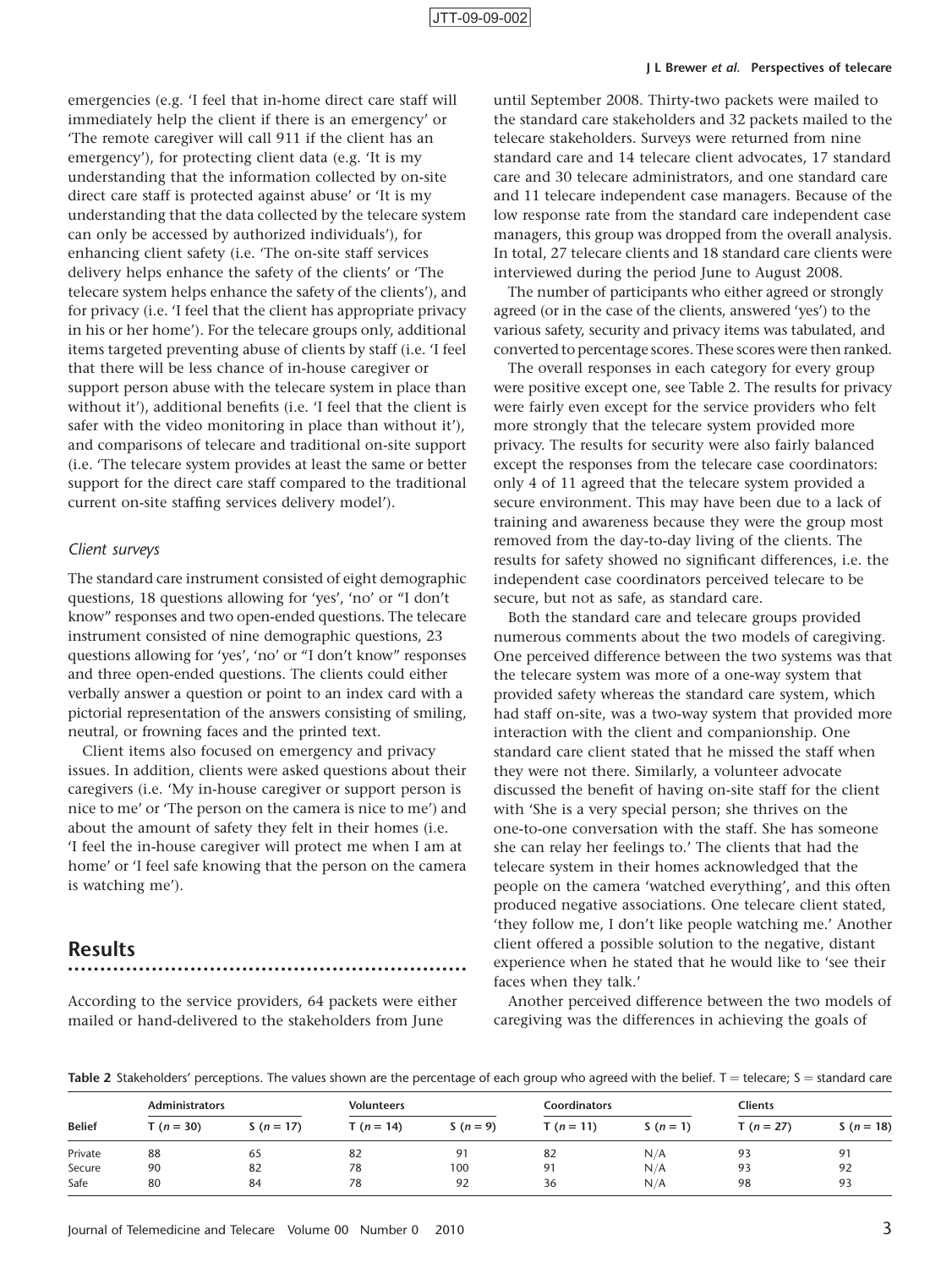#### J L Brewer et al. Perspectives of telecare

independence versus safety. The majority of standard care advocates (93%) felt that the on-site staff made the client feel safe and liked a person being in the client's home. As one independent case manager stated, 'The concern is if the client is choking, needs immediate assistance in emergency situations, or exhibits extreme behaviour towards a housemate that requires immediate intervention.' The majority (86%) of telecare advocates felt that the telecare system allowed the client to be independent.

The responses to the open-ended items also revealed benefits and drawbacks of the telecare system over the standard care model or of not having a caregiver at all. Thirty seven percent of the telecare administrators defined the telecare system as 'extra monitoring' or 'providing an extra set of eyes', which were beneficial in the homes of clients who were non-ambulatory or non-verbal. However, both sets of administrators responded that implementation of a telecare system had negative consequences for the staff. One telecare administrator said 'Some case managers don't consider [the telecare system] as 'staff'. They have fought against installation.' One standard care administrator said 'Direct care staff refused to work at sites [which used the telecare system]. Not sure how to fix this.' Another telecare administrator gave a possible reason for staff resistance to the use of a telecare system, 'As a provider it helps us monitor staff actions also, even though it was not meant for this purpose'.

### .............................................................. **Discussion**

The number of people with developmental disabilities who need caregiving will soon exceed the number of available caregivers.<sup>12</sup> One possible solution may be the use of telecare service delivery systems. These systems offer the possibility of reducing the need for onsite caregivers while ensuring that safety, security and privacy needs are met. The present investigation sought to determine the current perceptions and satisfaction levels of clients, advocates, independent case managers and administrators.

However, caution is required in interpreting the results from this study. Because of the purposeful sampling used, the findings are not generalizable. In addition, only one type of telecare system was studied. Nonetheless, the findings indicate that each stakeholder group familiar with the telecare model of service delivery perceived it to be a viable option in delivering in-home care overnight. There was majority agreement (68–94%) about the effectiveness of a telecare system in terms of providing safety, security and privacy. The small differences between group rankings in the agreement may be due to the fact that the independent case managers had little exposure to the telecare systems, even if the clients they represented used the system. The system costs may also have contributed to greater acceptance by administrators. Whereas volunteer advocates were less likely to favour the new technology over the traditional approach of having a person in the home during

the night, the clients themselves seemed to enjoy the telecare systems based on their responses during interviews. This emphasizes possible differences between the acceptance of telecare by the client and acceptance by their volunteer advocate.

There are theories to explain acceptance of a technology to users<sup>14</sup> or diffusion of an innovation.<sup>13</sup> However, new  $Q1$ complexities arise when an external impetus mandates the spread of technology (in this case, the promotion of the system by the State of Indiana). There is also a lack of theory to explain why non-users of a technological system would support the use of that system by others. Non-users may be directly linked to a user (e.g. family members of the clients) as well as peripherally linked (e.g. service providers for the client), but these groups should be included as a part of a wider audience when diffusing the technology. Non-users of a technological system are less informed than users because they do not actively engage with the technology, and this may create a fear of or dislike towards the new system. Educational programmes for these groups should be developed as a part of the system diffusion process. For example, family members of new users could talk to clients who have experience with the telecare system.

In the present study, clients clearly indicated a desire for social interaction by noting either the absence of their on-site provider or not being able to see their remote provider. In fact, some telecare clients revealed that the topic of the communication between them and the remote caregiver was more towards correcting or restricting a behaviour or action (e.g. 'They won't let me eat at night'). Although this communication would probably also occur when a caregiver was on-site, having an image of a person delivering the message rather than merely a voice might result in a different experience or outcome. Thus, future investigations might focus on the effectiveness of two-way video telecare services and client satisfaction for improved communication.

Additional information obtained during the present study (via interviews with service providers and state officials), suggest that there are significant cost savings associated with the use of telecare. The 2008 reimbursement rate for rehabilitation support services in the state of Indiana was \$23.74 per staff hour. This rate included direct care staff wages, staff training costs, employment and clinical support/supervision costs, and general administrative expenditures. Using this rate, the cost to the state of Indiana for on-site staffing during overnight hours was \$69,320 per site per year (8 hours of overnight on-site service  $\times$  \$23.74 per hour  $\times$  365 days). The calculated cost for the telecare services was \$39,741 per site per year (8 hours  $\times$  \$13.61 per hour  $\times$  365 days); this included one float staff member for each 3.26 sites in case of emergencies, rental of the telecare monitoring equipment and the broadband network costs (J. Darling, personal communication). There are some 455 sites for which telecare might be suitable. The differences between the costs of on-site support and telecare would produce savings of approximately \$13,444,858 per year.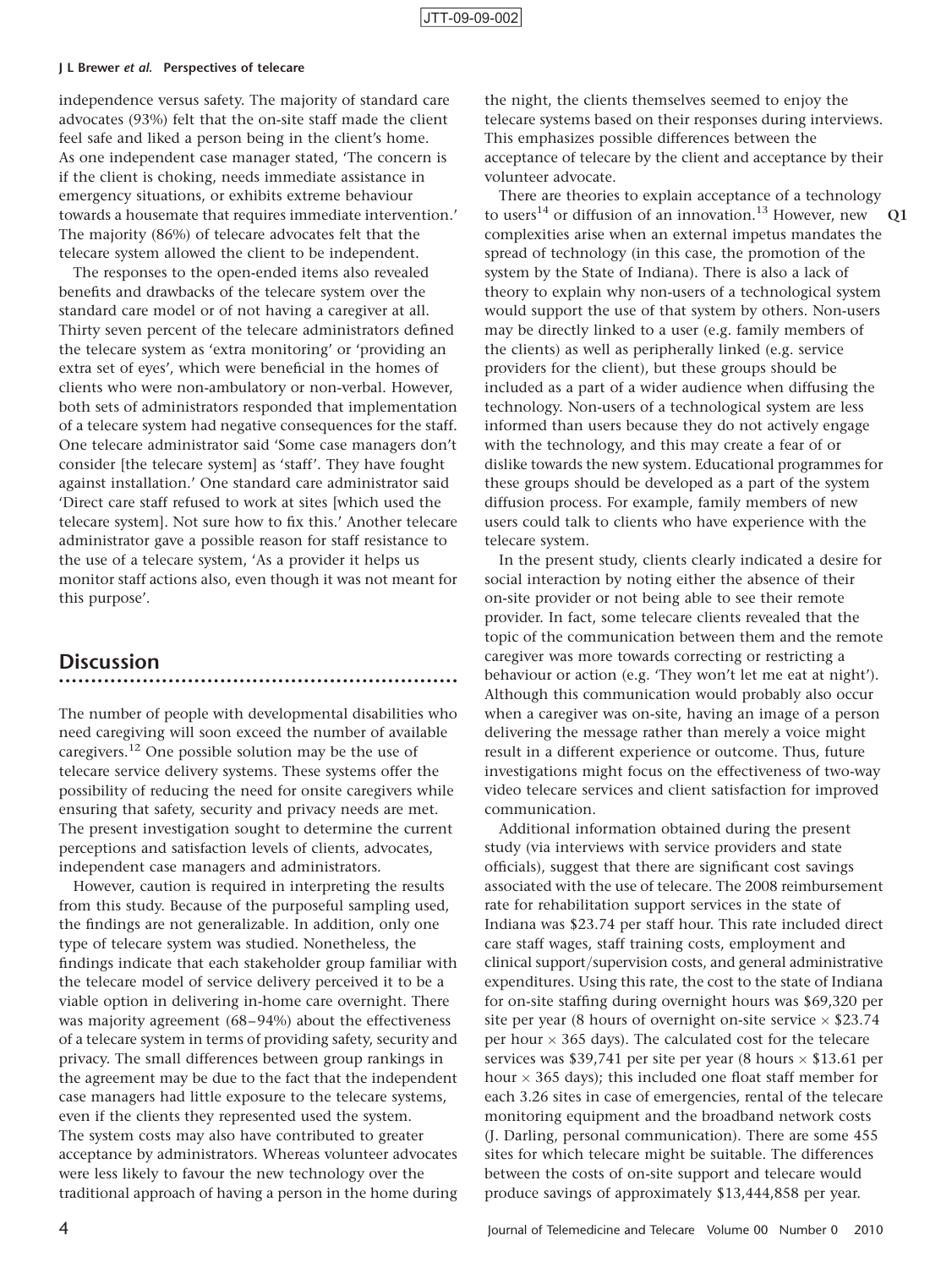#### J L Brewer et al. Perspectives of telecare

With the impending shortage of qualified caregivers, telecare needs to be given serious consideration as a method of care delivery.

# References

- 1 Perry J, Beyer S, Holm S. Assistive technology, telecare and people with intellectual disabilities: ethical considerations. J Med Ethics 2009;35:81–6
- 2 American Association on Intellectual and Developmental Disabilities. Definition of intellectual disability. See: http://www.aamr.org/ content\_100.cfm?navID=21 (last checked 3 December 2009)
- 3 Anderson LL, Prouty RW, Lakin KC. People living in settings other than congregate care account for 44% of HCBS recipients. Mental Retardation 1999;37:428–9
- 4 Prouty R, Lakin KC. Residential Services for Persons with Mental Retardation and Related Conditions: Status and Trends through 1998. Minneapolis: University of Minnesota, Research and Training Center on Community Living/Institute on Community Integration, 1999
- 5 Stancliffe RJ, Emerson E, Lakin KC. Community living and people with intellectual disability: introduction to part II. J Intellect Dev Disabil 2001;26:5–13
- 6 Ford J, Honnor J. Job satisfaction of community residential staff serving individuals with severe intellectual disabilities. J Intellect Dev Disabil 2000;25:343–62
- 7 Parish SL, Lutwick ZE. A critical analysis of the emerging crisis in long-term care for people with developmental disabilities. Soc Work 2005;50:345–54
- 8 Broens TH, Huis in't Veld RM, Vollenbroek-Hutten MM, Hermens HJ, van Halteren AT, Nieuwenhuis LJ. Determinants of successful telemedicine implementations: a literature study. J Telemed Telecare 2007;13:303–9
- 9 Demiris G, Speedie S, Finkelstein S. A questionnaire for the assessment of patients' impressions of the risks and benefits of home telecare. J Telemed Telecare 2000;6:278–84
- 10 Stancliffe RJ, Lakin KC, Doljanac R, Byun SY, Taub S, Chiri G. Loneliness and living arrangements. Intellect Dev Disabil 2007;45:380–90
- 11 Wehmeyer ML, Bolding N. Self-determination across living and working environments: a matched-samples study of adults with mental retardation. Ment Retard 1999;37:353–63
- 12 United States Department of Health and Human Services. The Supply of Direct Support Professionals Serving Individuals with Developmental and Other Disabilities. Report to Congress, 2006
- 13 Rogers EM. Diffusion of Innovations. 5th ed. New York: Free Press, 2003
- 14 Davis FD. Perceived usefulness, perceived ease of use, and user acceptance of information technology. MIS Quarterly 1989;13:319–40